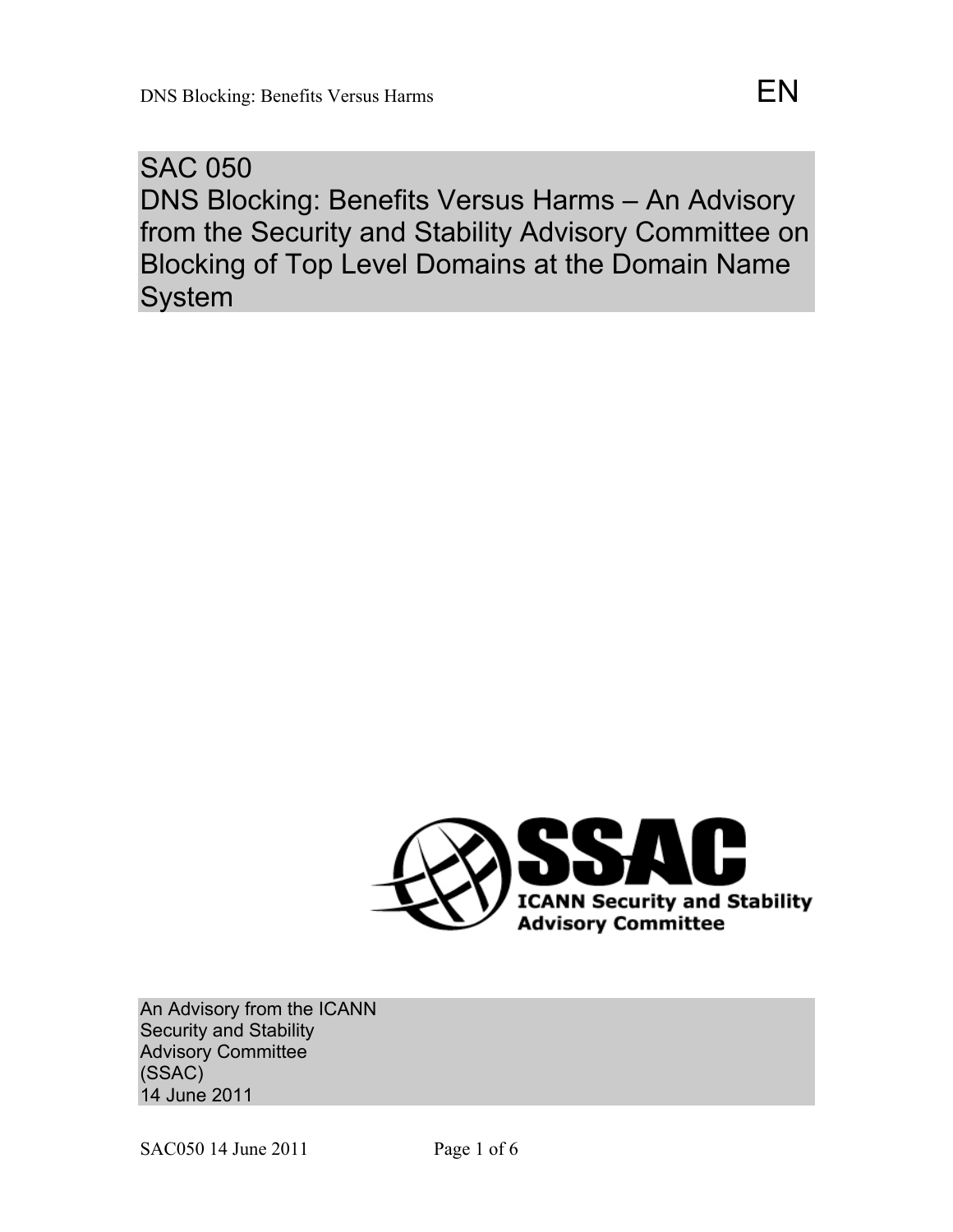## **Preface**

This is an Advisory of the Security and Stability Advisory Committee (SSAC). The SSAC advises the ICANN community and Board on matters relating to the security and integrity of the Internet's naming and address allocation systems. This includes operational matters (e.g., matters pertaining to the correct and reliable operation of the root name system), administrative matters (e.g., matters pertaining to address allocation and Internet number assignment), and registration matters (e.g., matters pertaining to registry and registrar services). The SSAC engages in ongoing threat assessment and risk analysis of the Internet naming and address allocation services to assess where the principal threats to stability and security lie, and advises the ICANN community accordingly. The SSAC has no official authority to regulate, enforce or adjudicate. Those functions belong to others, and the advice offered here should be evaluated on its merits.

The contributors to this Advisory, reference to the committee members' biographies and statements of interest, and committee members' objections to the findings or recommendations in this Advisory, are at end of this Advisory.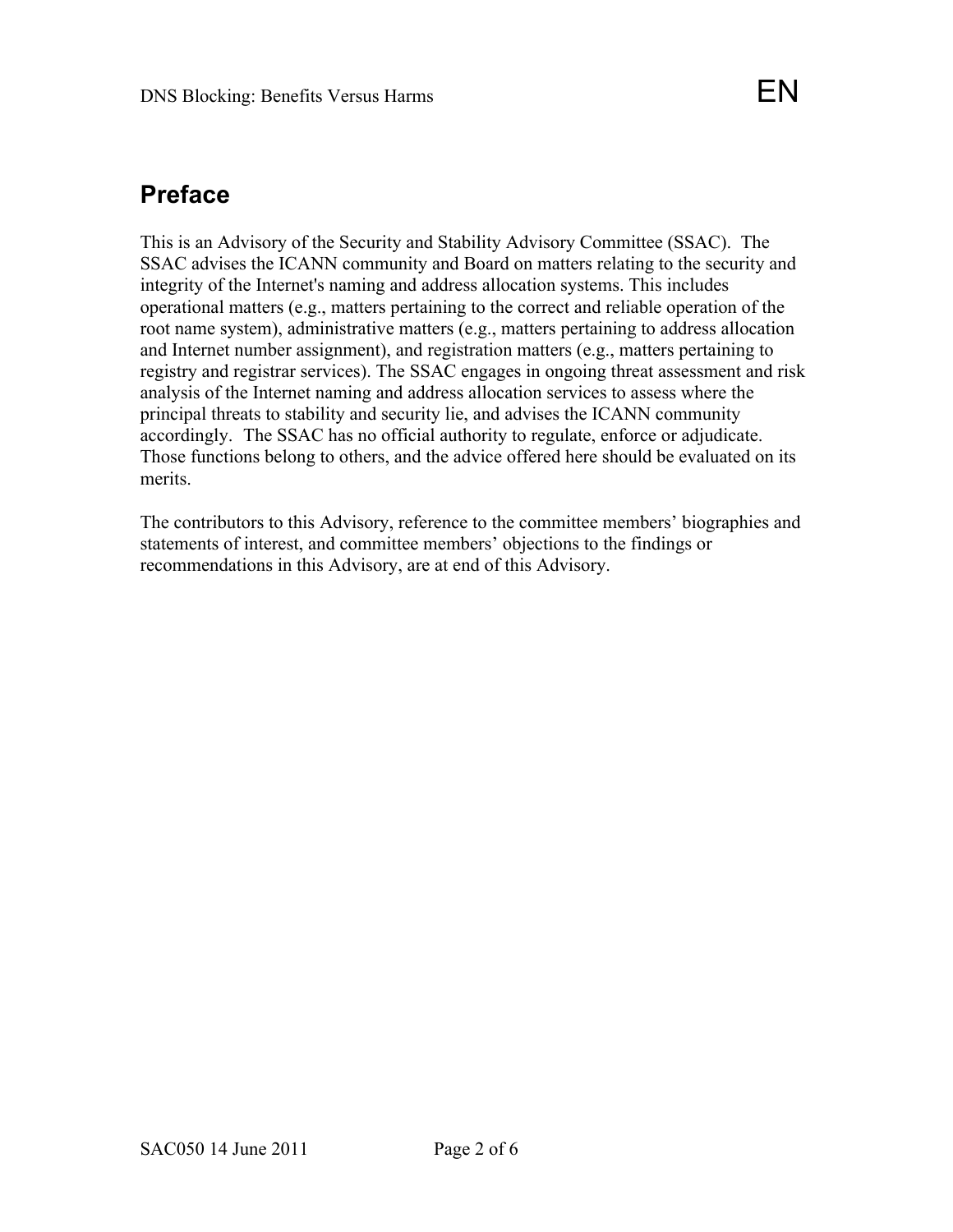# **Table
of
Contents**

| 2. Acknowledgments, Statements of Interests, and Objections, and |  |
|------------------------------------------------------------------|--|
|                                                                  |  |
|                                                                  |  |
|                                                                  |  |
|                                                                  |  |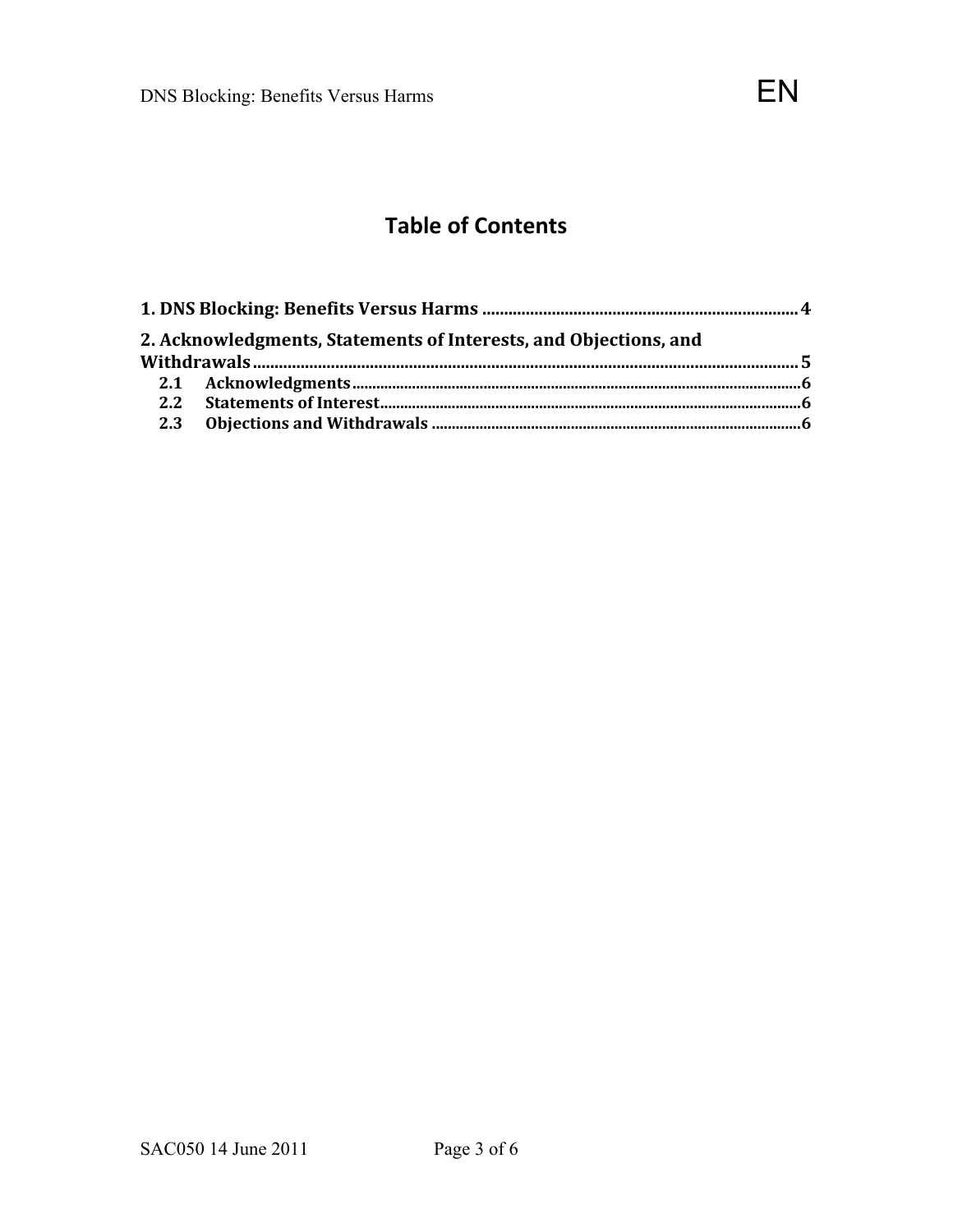### **1.
DNS
Blocking:
Benefits
Versus
Harms**

Blocking or altering responses to Domain Name System (DNS) queries is increasingly prominent. Domain name or Internet Protocol (IP) address filtering (or otherwise preventing access to web content as a matter of security policy) may be viewed by some organizations as a natural extension of historical telephony controls that aimed to block people within an organizations from incurring toll charges.

Technical approaches to DNS blocking are intended to affect users within a given administrative domain, such as a privately or publicly operated network. Preventing resolution of the domain name into an IP address will prevent immediate connection to the named host, although circumvention techniques may enable connectivity to the intended system anyway (this includes simply accessing the site via IP address rather than via a Fully Qualified Domain Name (FQDN)). A DNS resolver or network operator could also rewrite a DNS response to contain an IP address mapping the operator chooses, whether rewriting a Non-Existent Domain (NXDOMAIN) response or rewriting the DNS response for an existing FQDN, with potentially harmful effects on DNS Security Extension (DNSSEC)-supporting name servers and their users. A particularly coarse-grained approach is for an operator to silently discard DNS responses, although this results in non-deterministic behavior and may itself be problematic.

Regardless of the mechanism used, organizations that implement blocking should apply these principles:

- 1. The organization imposes a policy on a network and its users over which it exercises administrative control (i.e., it is the administrator of a policy domain).
- 2. The organization determines that the policy is beneficial to its objectives and/or the interests of its users.
- 3. The organization implements the policy using a technique that is least disruptive to its network operations and users, unless laws or regulations specify certain techniques.
- 4. The organization makes a concerted effort to do no harm to networks or users outside its policy domain as a consequence of implementing the policy.

When these principles are not applied, blocking using the DNS can cause significantly more collateral damage or unintended consequences with no remedy available to affected parties.

The evolution of Internet technology is based on an adaptation of the first principle of practicing medicine – *primum no nocere* (first, do no harm) – that requires healthcare providers to consider the possible harm that an intervention might cause. In the case of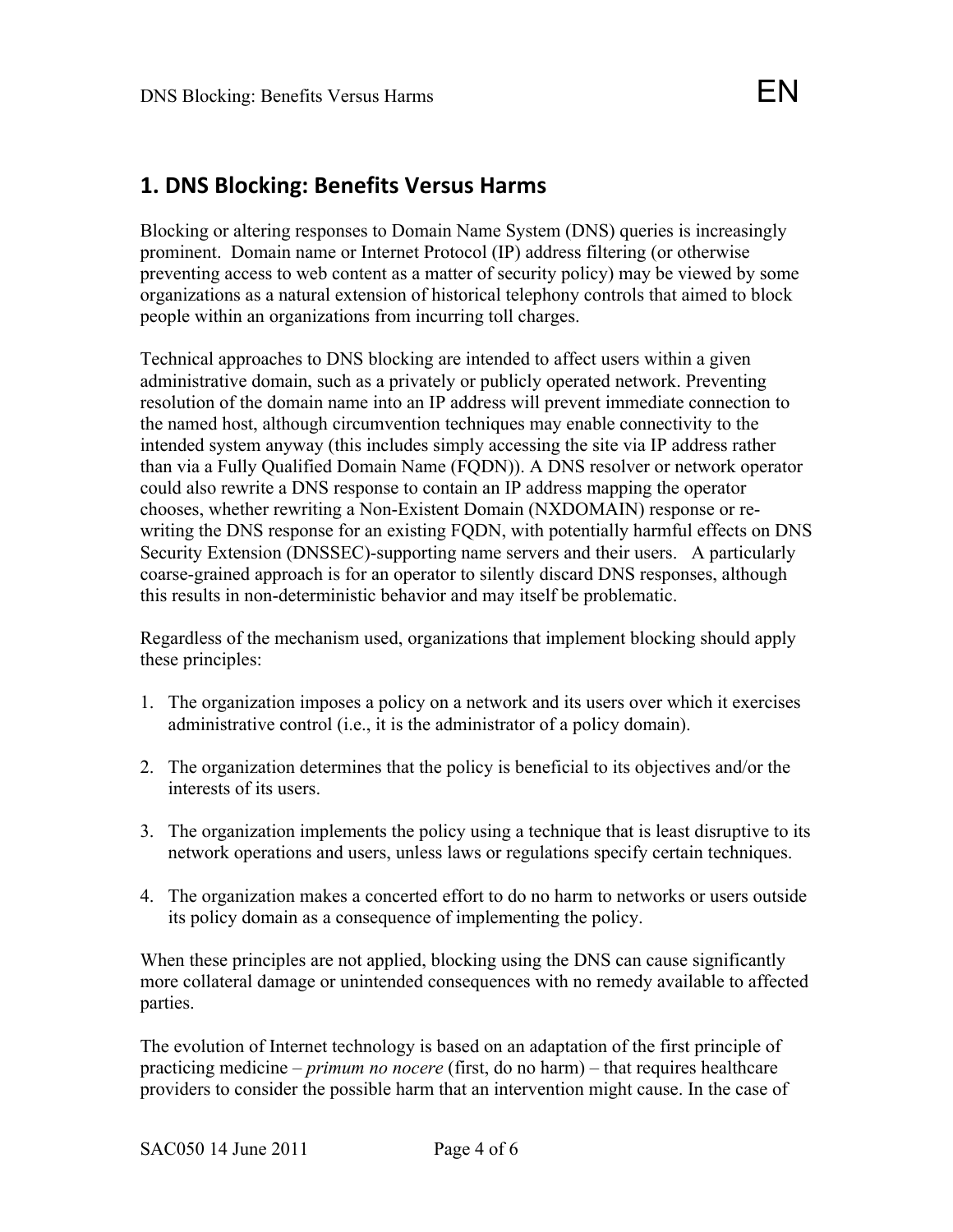blocking DNS, and irrespective of whether the blocking applies to Top Level Domains (TLDs) (e.g .example) or second (e.g. example.example) and third level (e.g. example.example.example) domains, "doing no harm" means creating no circumstances where Internet users outside of the organization's policy domain are adversely affected by the organization's policy or implementation.

All technical approaches to DNS blocking, and even more so attempts to circumvent the blocking, will have some impact on the security and/or stability of users and applications, and on the coherency or universal resolvability of the global namespace. The SSAC cannot draw a line between "good DNS blocking" and "bad DNS blocking," at any TLD layer, although the Committee can offer to investigate the observable impacts of various approaches to blocking, and it can suggest guidelines to use in evaluating which approaches to blocking are likely to incur the fewest unintended consequences and least harm outside the blocked domain. For example, negative impacts of DNS blocking of specific domains or host names on DNS security have been described in a recent white paper.<sup>1</sup>

The SSAC understands that the subject of blocking of DNS comes in the wake of the addition of the XXX Generic TLD (gTLD) to the root. The SSAC does not have sufficient information to take a position regarding this action, however, the Committee wishes to make clear that, regardless of whether blocking applies to TLDs or sub-levels, minimizing harm requires a concerted effort to not create circumstances where Internet users outside an organization's policy domain are adversely affected by that organization's policy or implementation. Extending this organization-based ethical framework to sovereign nations would require greater understanding of the political landscape than the SSAC currently has. But we can also say with certainty that countrylevel blocking of entire TLDs fundamentally interferes with the goal of providing a single, unified naming system for Internet resources. If implemented without some formal ethical framework to minimize harm to external parties, blocking may induce more adverse effects than intended on broader communities, exacerbating the problem(s) that such blocking is intended to solve. In addition, blocking at the second and third level domains as well as the TLD level may give rise to alternative name systems and/or roots, which would be destabilizing and disruptive for the Internet.

### **2.
Acknowledgments,
Statements
of
Interests,
and
Objections, and
Withdrawals**

These sections provide the reader information on three aspects of our process. The Acknowledgments section lists the members who contributed to this particular document. The Statements of Interest section points to the biographies of the Committee members and any conflicts of interest, real, apparent or potential, that may bear on the material in

<sup>&</sup>lt;sup>1</sup> See  $\leq$ http://www.redbarn.org/files\_redbarn/PROTECT-IP-Technical-Whitepaper-Final.pdf>.